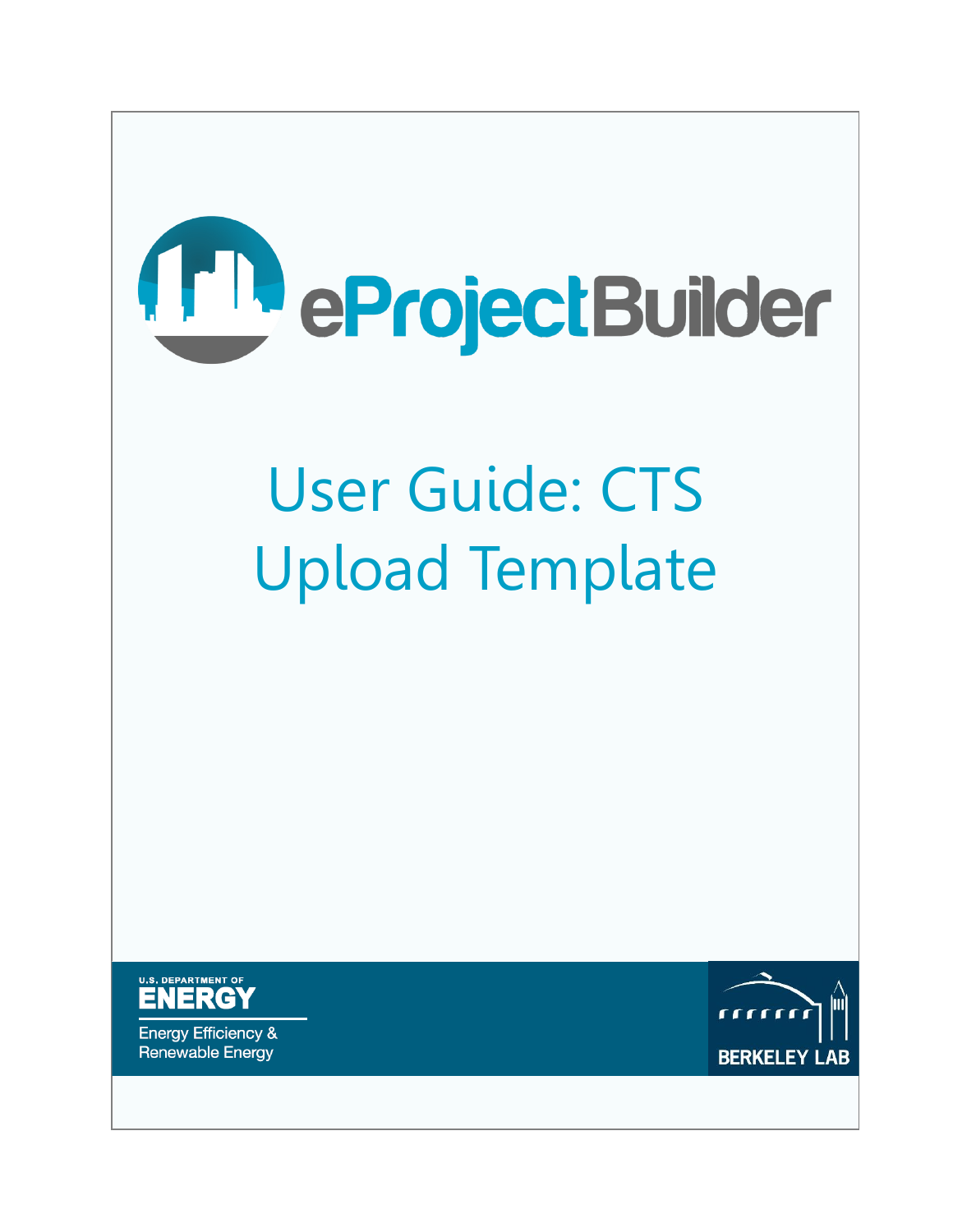# **Table of Contents**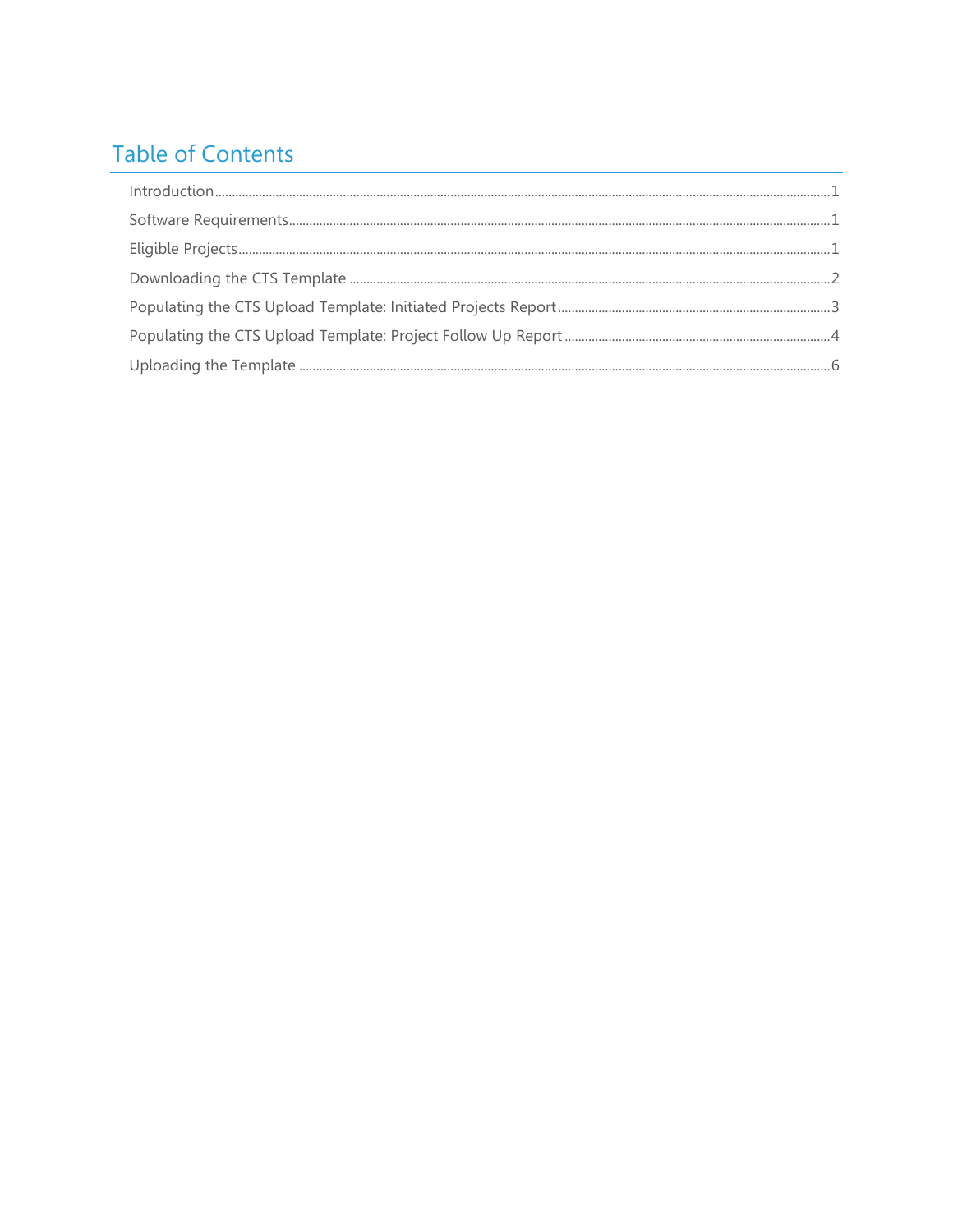#### <span id="page-2-0"></span>**Introduction**

The Compliance Tracking System (CTS) feature in eProject Builder (ePB) enables you to automate the transfer of project data between ePB and CTS. The [CTS system](https://www.eisa-432-cts.eere.energy.gov/EISACTS/Login.aspx) is administered by the U.S. Department of Energy's Federal Energy Management Program (or FEMP) to track Federal agencies progress toward meeting Section 432 of the Energy Independence and Security Act (EISA) of 2007.

This feature reduces the reporting requirement burden for Federal agencies by allowing you to transfer data for all of their approved projects in ePB to CTS by exporting project data from ePB into CTS through an Excel based upload template.

Currently, this feature in capable of streamlining data transfer for the Initiated Project Report and the Project Follow Up Report in CTS. Future versions of the CTS export functionality will be expanded to also enable efficient data transfer for the Annual Investment Report.

Using the CTS feature entails three steps:

- 1. Download the appropriate CTS upload template, which is populated with their project data, from ePB.
- 2. Populate several required fields in the upload template, and additional fields as desired.
- 3. Upload the template into DOE FEMP's CTS system.

#### <span id="page-2-1"></span>Software Requirements

Browser requirements for all users

- Firefox 10.0.7 or higher
- Google Chrome 30 or higher
- Safari 9 or higher
- Internet Explorer 11 or higher
- Microsoft Edge

Software requirement for data template use and project uploading (primarily for contractors)

Excel 14.0 (2010 on Windows, 2011 on Mac). ePB does not work with Excel 2007.

### <span id="page-2-2"></span>Eligible Projects

Projects must meet certain requirements (described below) in order to be compatible with the CTS feature.

1. Projects must be in **approved** status (meaning that the Project Builder has submitted the project for approval, and the Project Initiator has reviewed and approved the project).

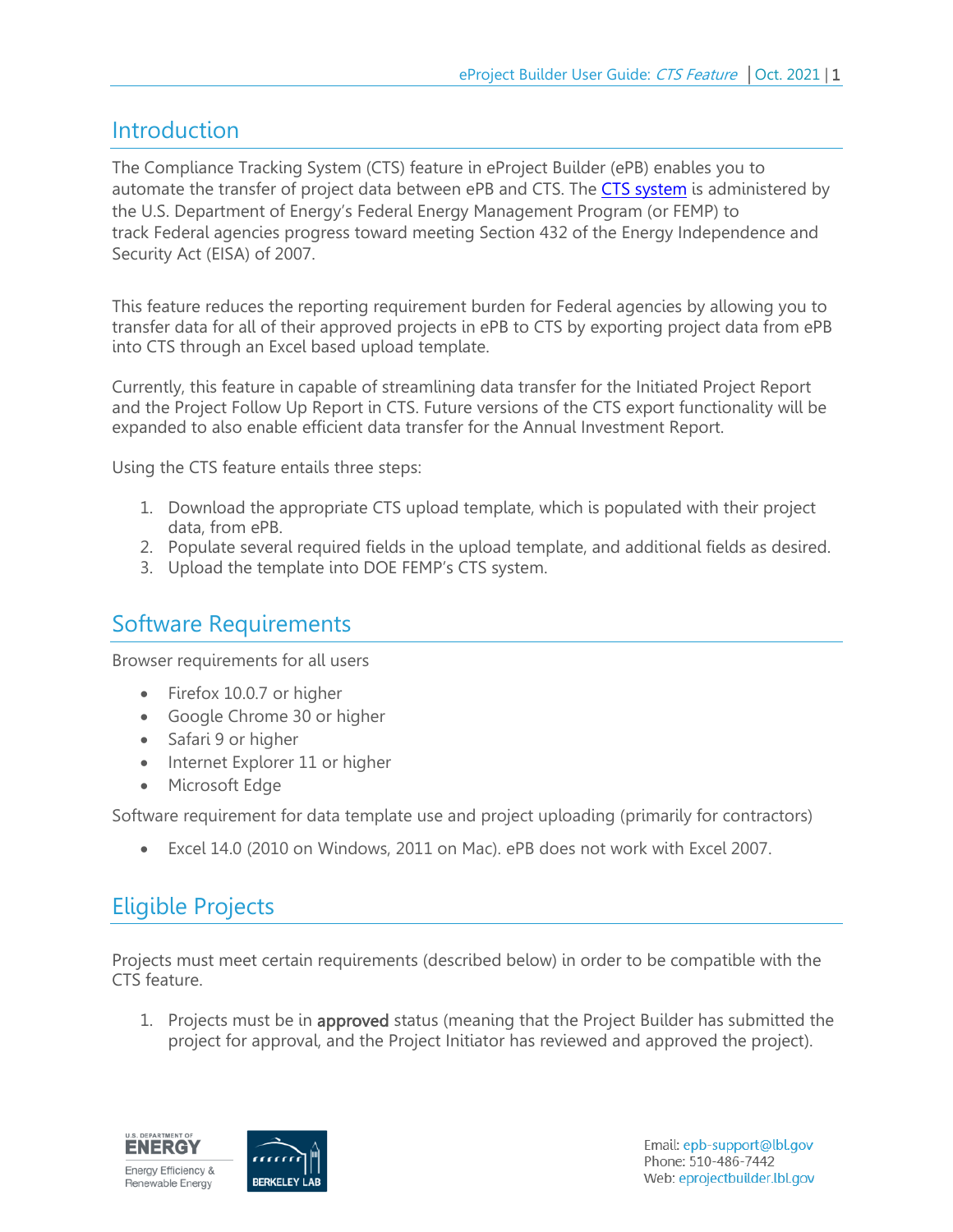2. Projects must be designated as federal projects in the "Market Segment" field when the project was first initiated.

### <span id="page-3-0"></span>Downloading the CTS Template

- 1. Log in to ePB at [eprojectbuilder.lbl.gov.](file:///C:/Users/hstratton/Desktop/ePB/Training%20Docs/CTS%20Guide/eprojectbuilder.lbl.gov)
- 2. Click the "Portfolio" page at the top of the screen. The Portfolio table displays a list of all projects that you have access to in ePB.
- 3. Click "Data Export" on the left hand sidebar. Choose "CTS Initiated Projects" or "CTS M&V" as the export option. The Data Export will display a filtered view to show the projects that are eligible for the CTS export feature. Note that if you do not have any projects that do not meet the two requirements as described in the beginning of this section, the CTS export options will not appear.
- 4. Choose which projects to include in your CTS data export by clicking the checkbox next to the project. To include all of your eligible projects, click the checkbox on the top row of the table.
- 5. Click the "Export Selected Projects" button. This will download the Excel template, which you can save to your computer.

|   |                          |         |                                     |                    |                           |                   | <b>B</b> • Data Export |                              |                            |
|---|--------------------------|---------|-------------------------------------|--------------------|---------------------------|-------------------|------------------------|------------------------------|----------------------------|
|   | Export Type:             | Default | <b>CTS Initiated Projects</b>       | <b>CTS M&amp;V</b> |                           |                   |                        |                              |                            |
|   | Export Selected Projects |         | 9 Search for Projects<br>fed approp |                    |                           |                   |                        |                              |                            |
|   |                          |         |                                     |                    |                           |                   |                        |                              |                            |
| ⊠ | ID                       |         | $\equiv$ Project Name $\sqrt{ }$    | Role               | <b>Market Segment</b>     | <b>Award Date</b> | <b>Project Type</b>    | <b>Project Initiator Org</b> | <b>Project Builder Org</b> |
| ☑ | 2176                     |         | fed approp 3                        | $P-PB$             | <b>Federal Government</b> | 2018-02-10        | ePB                    | <b>ESCO-1 Organization</b>   | ESCO-1 Organization        |
| ☑ | 2175                     |         | Fed approp 2                        | E PI-PB            | <b>Federal Government</b> | 2016-09-10        | ePB                    | <b>ESCO-1 Organization</b>   | <b>ESCO-1 Organization</b> |
| ☑ | 2174                     |         | Fed approp 1                        | PI-PB              | <b>Federal Government</b> | 2016-09-10        | ePB                    | <b>ESCO-1 Organization</b>   | <b>ESCO-1 Organization</b> |

Figure 1 below shows how to download the CTS template from ePB.

#### Figure 1. CTS Export

The exported CTS upload template is pre-populated with project data from ePB, and contains four different tabs. Note that the templates for the Initiated Project Report and Project Follow Up Report contain different tabs and fields. The template functionality, and process by which you can transfer data between ePB and CTS, however, is essentially identical.

1. Instructions: This tab contains instructions on how to use the CTS upload template.

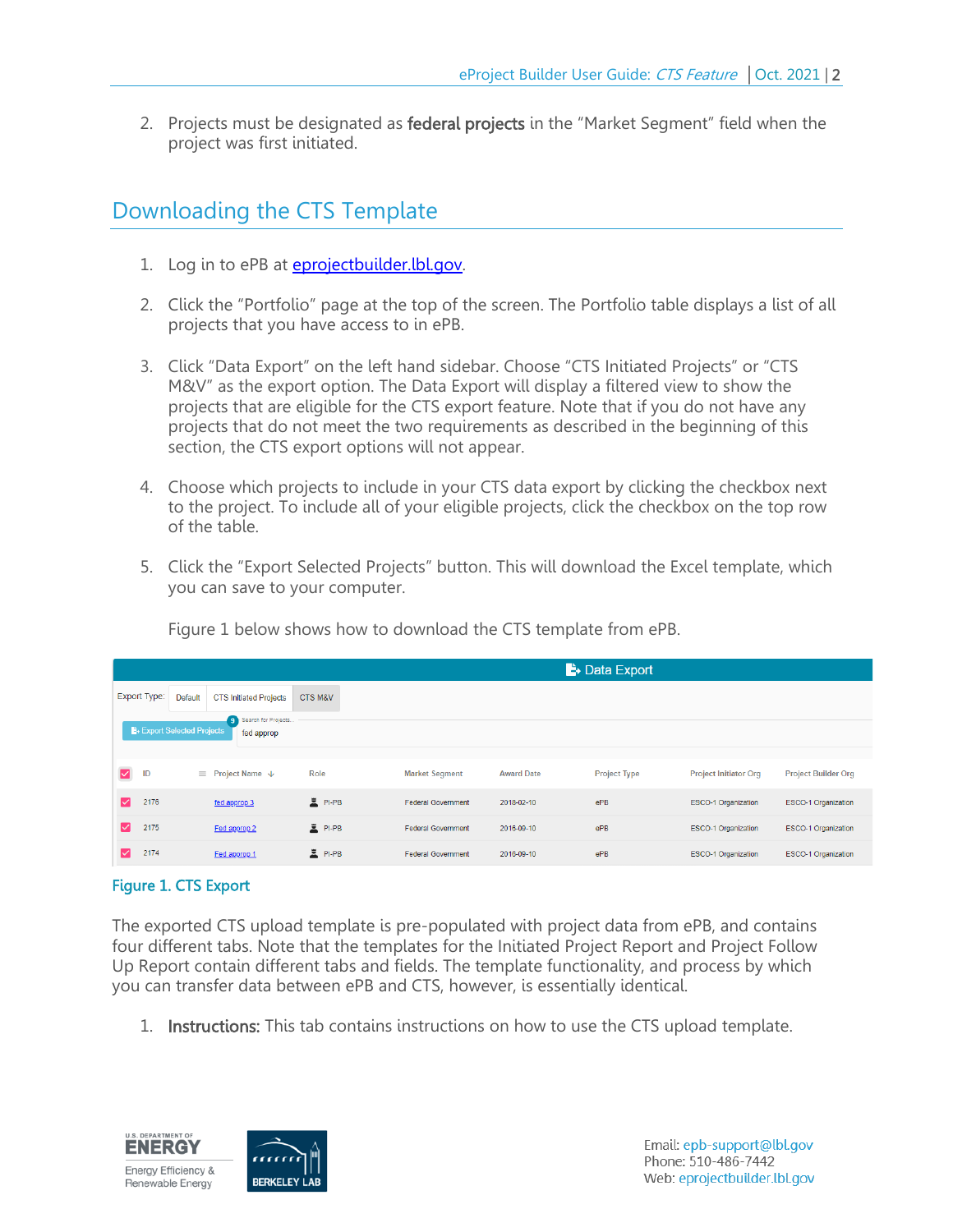- 2. Project Upload Template (Initiated Projects Report) OR Follow Up (M&V) Upload Template (Follow Up Report): This tab contains the project or M&V data populated from ePB Builder that is available. You must augment missing data and edit other data as they see fit. Once this template is complete, upload it into CTS.
- 3. Current Projects (Initiated Projects Report) OR Current Follow Up (Follow Up Report): ePB will not populate this tab. However, if you download the template from CTS, this sheet will populate with all of the current project and M&V data in CTS for each of the facilities assigned to your profile. This sheet can be used as a reference to see what project data is currently recorded in CTS. To update any of these project records that are currently in CTS, you may make appropriate changes, then cut and paste those rows to the "Project Upload Template" sheet.
- 4. Data Dictionary: This tab contains terms and definitions for the fields listed in the other tabs. For any questions on these fields or definitions, email [eere\\_cts@ee.doe.gov.](mailto:eere_cts@ee.doe.gov)

## <span id="page-4-0"></span>Populating the CTS Upload Template: Initiated Projects Report

The Project Upload Template tab is pre-populated with project data from ePB, and contains CTS specific data fields that are not available in ePB.

Field categories available in the Initiated Project template include:

- Covered Facility Identification
- Project Identification
- Project Status
- Project Implementation Cost by Funding Source
- Project Contract Costs
- Project Cost Effectiveness
- **Estimated Annual Energy Savings**
- Potential Conservation Measures (per Technology Category)

There are four required fields for successful template upload into the CTS system, as listed (and shown in figure 2) below.

- 1. Sub-agency Acronym: this field is pre-populated, but must be modified to the acronym used in CTS for successful template upload.
- 2. Agency Designated Covered Facility ID: this field must be manually entered and correspond to the existing IDs used in CTS for successful template upload.
- 3. Project Name: this field is pre-populated and usually does not need to be modified.
- 4. Agency Designated Project ID: this field is pre-populated and usually does not need to be modified.

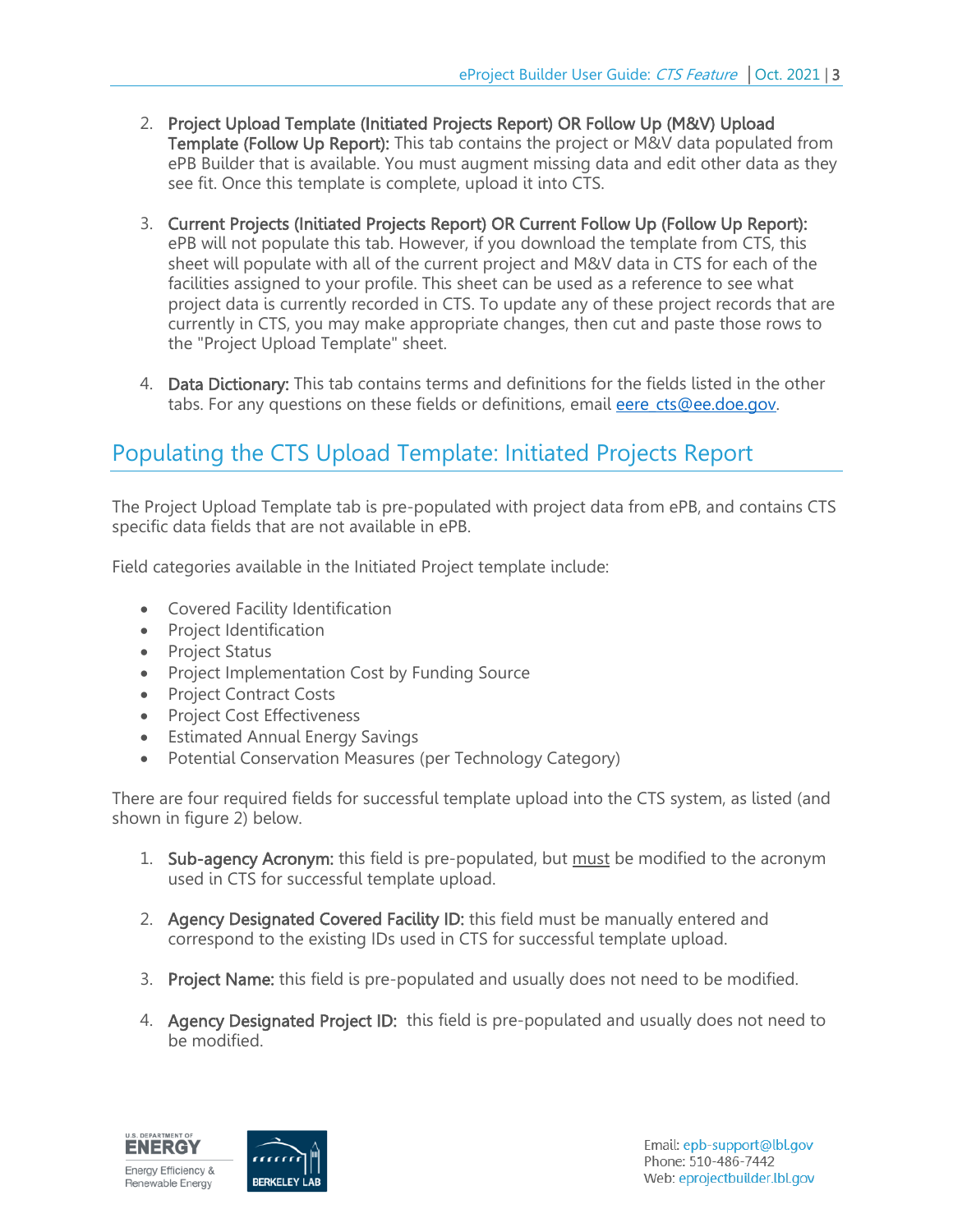|                           | <b>Covered Facility Identification</b><br>(Required fields indicated with Red) | <b>Project Identification</b><br>(Required fields indicated with Red) |                     |                                               |  |
|---------------------------|--------------------------------------------------------------------------------|-----------------------------------------------------------------------|---------------------|-----------------------------------------------|--|
| <b>Sub-agency Acronym</b> | <b>Agency Designated</b><br><b>Covered Facility ID</b>                         | <b>Facility Name (reference only)</b>                                 | <b>Project Name</b> | <b>Agency Designated</b><br><b>Project ID</b> |  |
|                           | Caution: Do not add data to this row                                           |                                                                       |                     |                                               |  |
| Agency One                |                                                                                |                                                                       | test project 2      | 2045                                          |  |
| <b>Agency One</b>         |                                                                                |                                                                       | test project 3      | 2059                                          |  |

Figure 2 below shows the required fields in the Project Upload Template tab.

#### Figure 2. Required fields in the Project Upload Template tab

You may enter data for these additional data fields at your discretion. A full list of fields and their definitions are in the Data Dictionary tab.

**Important!** When populating the Project Upload Template tab, DO NOT edit any information above the third row of the spreadsheet. Additionally, do not add any additional columns to the spreadsheet or otherwise modify its configuration.

## <span id="page-5-0"></span>Populating the CTS Upload Template: Project Follow Up Report

The Project Follow Up (M&V) Upload Template tab is pre-populated with project M&V data from the ePB M&V module, and also contains CTS specific data fields that are not available in ePB. Each project performance year that has data in ePB will appear as a separate row in the Upload Template.

Field categories available in the Project Follow Up template include:

Covered Facility Identification

I I I

- Project Follow Up Identification
- Measured Annual Energy Savings by Fuel Type
- Measured Annual Energy/Water Savings

There are five required fields for successful template upload into the CTS system, as listed (and shown in figure 3) below.

- 1. Sub-agency Acronym: this field is pre-populated, but must be modified to the acronym used in CTS for successful template upload.
- 2. Agency Designated Project ID: this field is pre-populated and may need to be modified based on what was entered for uploading data in the Initiated Projects Report.

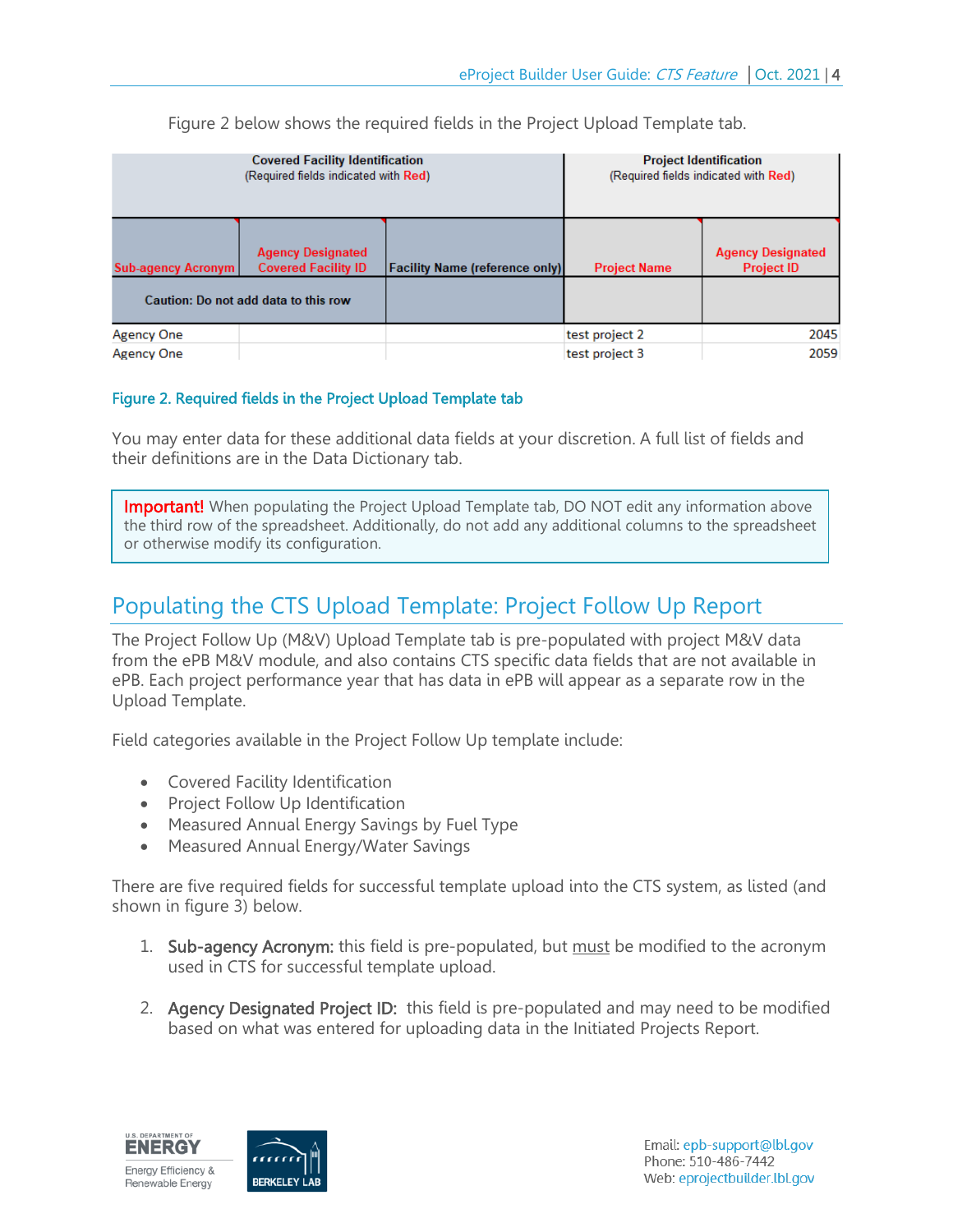- 3. Follow Up Activity Date: This field is populated based on information entered in the M&V module, and does not need to be modified.
- 4. M&V Methodology: This field is populated based on information entered in the M&V module, and does not need to be modified. Note that if difference M&V options have been chosen for different project ECMs, option "M" will be reported.

Figure 3 below shows most of the required fields in the project follow up M&V Upload template,

|                               | <b>Project Follow-up Project Identification</b><br>(Required fields indicated with Red) |              |                                                                                 |  |  |  |  |  |  |
|-------------------------------|-----------------------------------------------------------------------------------------|--------------|---------------------------------------------------------------------------------|--|--|--|--|--|--|
| Project Name (reference only) | <b>Agency Designated</b><br><b>Project ID</b>                                           |              | <b>M &amp; V Metholodogy</b><br><b>Follow-up Activity Date</b><br><b>Option</b> |  |  |  |  |  |  |
|                               |                                                                                         | (yyyy-mm-dd) | (A, B, C, D, M, O)                                                              |  |  |  |  |  |  |
| <b>Test Agency</b>            | 2178                                                                                    | 2020-11-09   | <b>Option A</b>                                                                 |  |  |  |  |  |  |

Figure 3. Required fields in the Project Follow Up (M&V) Upload Template

5. Measured Annual Energy/water savings by Fuel Type: This field is populated based on data entered in the M&V module, and is reported at the project level. Data must be entered for at least one savings type field in the "Measured Annual Energy Savings by Fuel Type" or "Measured Annual Energy/Water Savings" categories. This can be energy, water, or renewable savings.

Figure 4 below shows the savings fields available in the template, at least one of which is required for upload.

| <b>Measured Annual Energy Savings</b><br><b>By Fuel Type</b><br>(* At least one savings type is required for the Follow-up (M&V) record to be valid) |                                                    |        |        |                                                      |                                        |                   |                   |                                                                                  | <b>Measured Annual Energy/Water Savings</b><br>Water/Renewable<br>(* At least one savings type is required for project to be valid) |                     |               |                                        |                                                                           |                                    |
|------------------------------------------------------------------------------------------------------------------------------------------------------|----------------------------------------------------|--------|--------|------------------------------------------------------|----------------------------------------|-------------------|-------------------|----------------------------------------------------------------------------------|-------------------------------------------------------------------------------------------------------------------------------------|---------------------|---------------|----------------------------------------|---------------------------------------------------------------------------|------------------------------------|
| <b>Savings</b>                                                                                                                                       | <b>Electricity   Natural Gas</b><br><b>Savings</b> | Coal - | Coal - | Anthracite   Bituminous   Coal - Coke                | <b>Distillate</b><br><b>Fuel Oil 1</b> | <b>Distillate</b> | <b>Distillate</b> | <b>Distillate</b><br>Fuel Oil 2   Fuel Oil 4   Fuel Oil 5   Fuel Oil 6   Propane | <b>Distillate</b>                                                                                                                   |                     | <b>Diesel</b> | Measured Annual<br><b>Water Saving</b> | Measured Annual Measured Annual<br>Renewable<br><b>Electricity Output</b> | Renewable<br><b>Thermal Output</b> |
| (Kwh)                                                                                                                                                |                                                    |        |        | (Thou. Cu Ft) (Short Tons) (Short Tons) (Short Tons) | (Gallons)                              | (Gallons)         | (Gallons)         | (Gallons)                                                                        | (Gallons)                                                                                                                           | (Gallons) (Gallons) |               | (Thou. Gallons)                        | (Kwh)                                                                     | (Million Btu)                      |
| 32,456                                                                                                                                               |                                                    |        |        |                                                      |                                        |                   |                   |                                                                                  |                                                                                                                                     |                     |               | 54,368                                 |                                                                           |                                    |

#### Figure 4. Required fields in the Project Follow Up (M&V) Upload Template

You may enter data for additional, optional data fields at their discretion. A full list of fields and their definitions are available in the Data Dictionary tab.

**Important!** When populating the Follow Up (M&V) Upload Template tab, DO NOT edit any information above the third row of the spreadsheet. Additionally, do not add any additional columns to the spreadsheet or otherwise modify its configuration.



I I